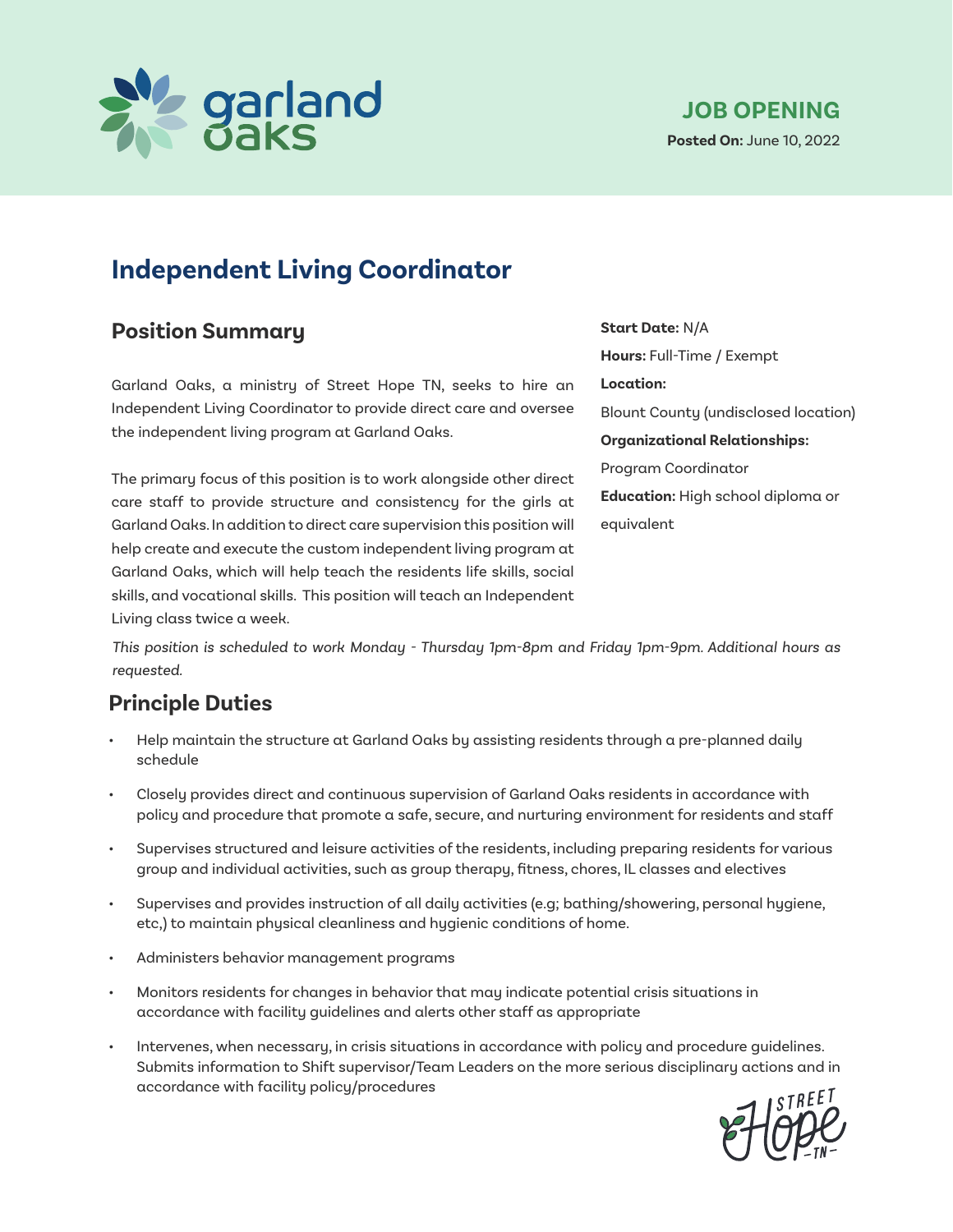

- Reports all observances of unusual behaviors or resident's physical and mental health to Shift supervisor/Team Leader
- Maintain and model appropriate professional boundaries and confidentiality
- Maintaining a clean, tidy, and safe environment
- Work with other staff members to provide structure and consistency
- Maintain timely and effective communication with all staff and supervisors

#### **Independent Living Responsibilities**

- Help create and execute an independent living program within assigned framework at Garland Oaks, which will teach residents life skills, social skills, and vocational skills
- Lead independent living activities
- Oversee residents' chore responsibilities (e.g; cleaning, laundry)

#### **Compliance Responsibilities**

- Comply with all State and national Standards of Accreditation and Certification
- Prepare for and participate in all reviews, audits, and surveys of the agency
- Ensure all activities within the agency conducted within the guidelines and regulation of Federal HIPAA requirements

### **Education, Experience, Other Qualifications**

- A. Education
	- High school diploma or equivalent.
	- Knowledge of the Department of Children's Services policies and procedures, at an intermediate level, used daily in the work environment
	- Extensive knowledge of best practices in trauma-informed care

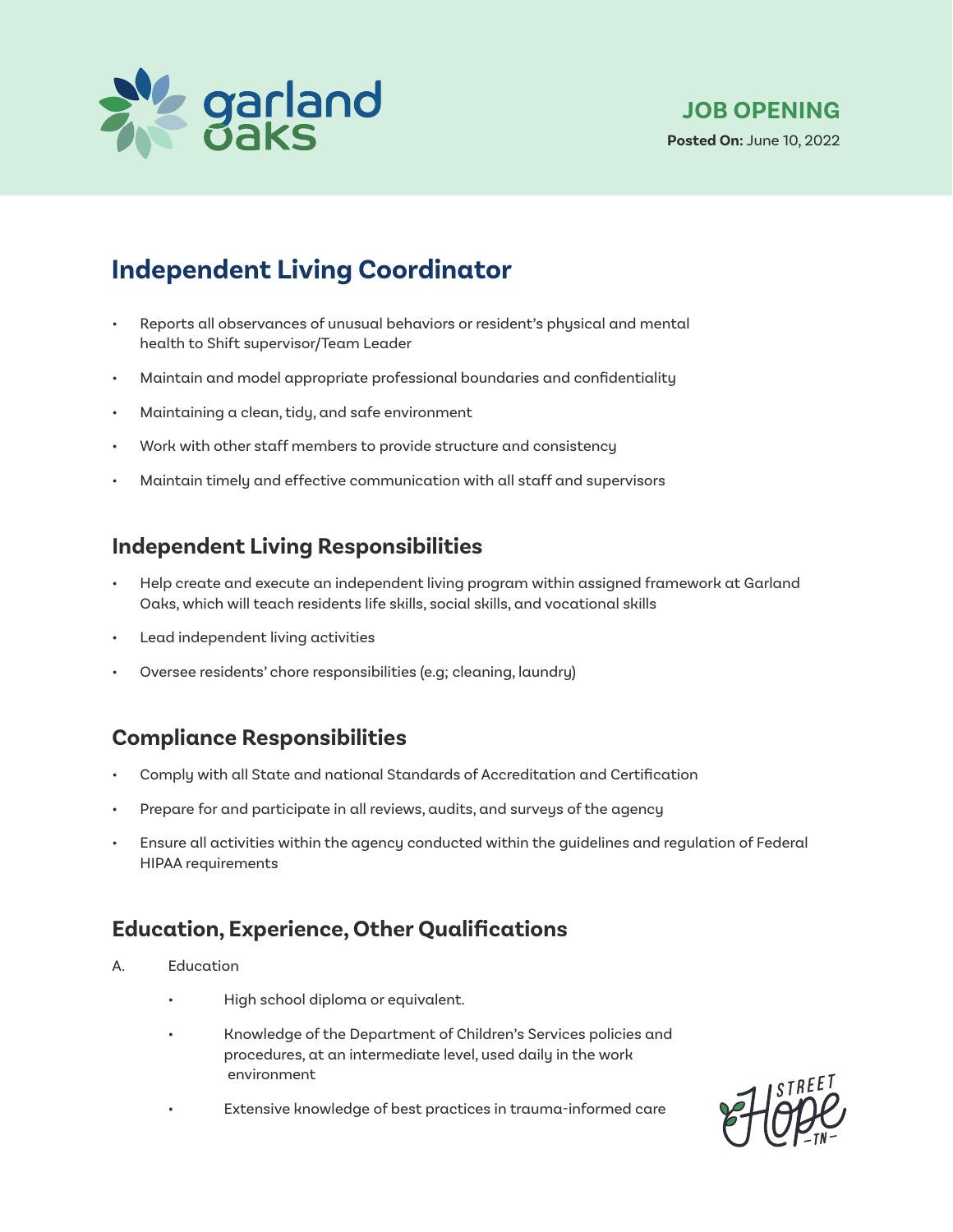

#### B. Experience

- Administrative/Management experience preferred
- Experience working with youth with emotional and behavioral challenges
- Experience in crisis prevention, intervention, and conflict resolution skills

#### C. Skills

- Excellent interpersonal skills and the ability to maintain a positive collaborative relationship among staff
- Excellent organizational skills and ability to work under pressure
- Flexible with scheduling according to program needs
- Culturally sensitive in the work environment
- Demonstrate warmth and empathy when working with children and families
- Demonstrate critical thinking, at an intermediate level, in the work environment
- Proficiency with Microsoft Office Suite (Word, Excel, PowerPoint, and Outlook), and other related technologies and programs
- D. Spiritual
	- Deep faith in and abiding walk with Christ, understanding of Biblical principles and of the hope, healing, and redemptive work of Christ
	- Growing spiritual life, with the desire to bring honor and glory to the Lord at Garland Oaks as well as outside the home
	- Agreement with and adherence to our Statement of Faith (The Lausanne Covenant)
- E. Other
	- 21 years of age at the time of application submission